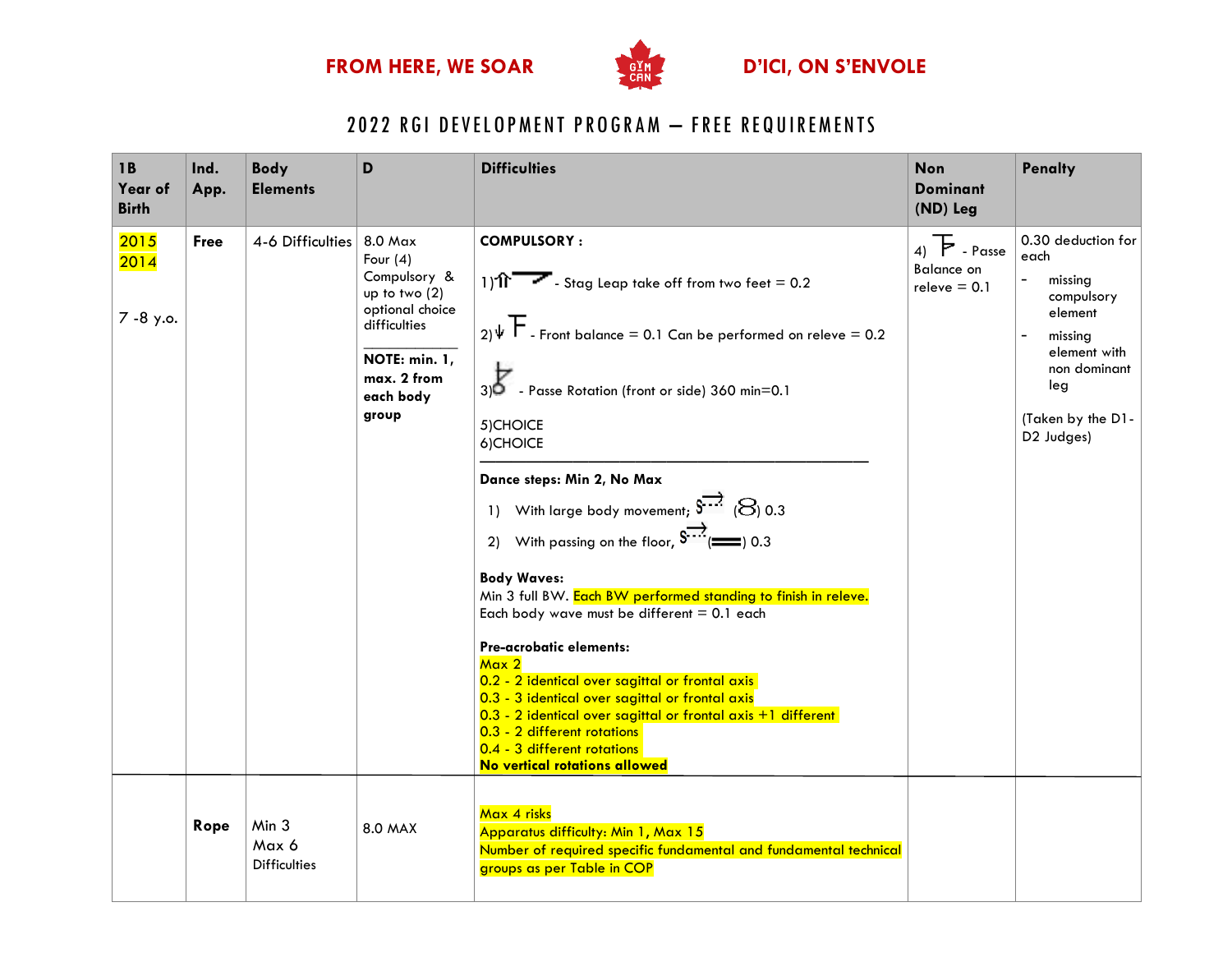| 2A<br>Year of<br><b>Birth</b> | Ind.<br>App. | <b>Body</b><br><b>Elements</b> | D                                                                                                                                                                    | <b>Difficulties</b>                                                                                                                                                                                                                                                                                                                                                                                                                                                                                                                                                                                                                                                                                                                                                                                                                                                                                                                                                                                                           | <b>Non</b><br><b>Dominant</b><br>(ND) Leg | <b>Penalty</b>                                                                                                                         |
|-------------------------------|--------------|--------------------------------|----------------------------------------------------------------------------------------------------------------------------------------------------------------------|-------------------------------------------------------------------------------------------------------------------------------------------------------------------------------------------------------------------------------------------------------------------------------------------------------------------------------------------------------------------------------------------------------------------------------------------------------------------------------------------------------------------------------------------------------------------------------------------------------------------------------------------------------------------------------------------------------------------------------------------------------------------------------------------------------------------------------------------------------------------------------------------------------------------------------------------------------------------------------------------------------------------------------|-------------------------------------------|----------------------------------------------------------------------------------------------------------------------------------------|
| 2013<br>2012<br>$9 - 10$      | Free         | $4 - 6$<br><b>Difficulties</b> | 8.0 Max<br>Four $(4)$<br>Compulsory &<br>up to two (2)<br>optional<br>additional<br>Choice<br><b>Difficulties</b><br>NOTE: min. 1,<br>max. 2 from<br>each body group | <b>COMPULSORY:</b><br>1) $\hat{P}$ $\rightarrow$ Stag Leap take off from two feet = $\frac{0.2}{0.2}$ or $\sum$ jump<br>with rotation (min $360$ ) = 0.1<br>$\psi$ $\vdash$ - Front balance = 0.1 Can be performed on releve = 0.2 or<br>2)<br>$\psi$ - Arabesque balance = 0.1 Can be performed on releve<br>$=0.2$<br>Þ<br>- Passe Rotation (front or side) 360 min=0.1<br>3)O<br>5) CHOICE<br>6) CHOICE<br>Dance steps: Min 2, No Max<br>1) With large body movement; $S^{77}$ ( $S$ ) 0.3<br>With passing on the floor, $\overline{\mathbf{S}^{***}}($ (1000) 0.3<br>2)<br><b>Body Waves:</b><br>Min 3 full BW. Each BW performed standing to finish in releve.<br>Each body wave must be different $= 0.1$ each<br>Pre-acrobatic elements:<br>Max 2<br>0.2 - 2 identical over sagittal or frontal axis<br>0.3 - 3 identical over sagittal or frontal axis<br>0.3 - 2 identical over sagittal or frontal axis +1 different<br>0.3 - 2 different rotations<br>0.4 - 3 different rotations<br>No vertical rotations allowed | $4)$ F.<br>Passe<br>$Balance =$<br>0.1    | 0.30 deduction for each<br>missing compulsory<br>element<br>missing element with<br>non dominant leg<br>(Taken by the D1-D2<br>Judges) |
|                               | Rope         | Min 3<br>Max 6                 | 8.0 MAX                                                                                                                                                              | Max 4 risks<br>Apparatus difficulty: Min 1, Max 15<br>Number of required specific fundamental and fundamental technical<br>groups as per Table in COP                                                                                                                                                                                                                                                                                                                                                                                                                                                                                                                                                                                                                                                                                                                                                                                                                                                                         |                                           |                                                                                                                                        |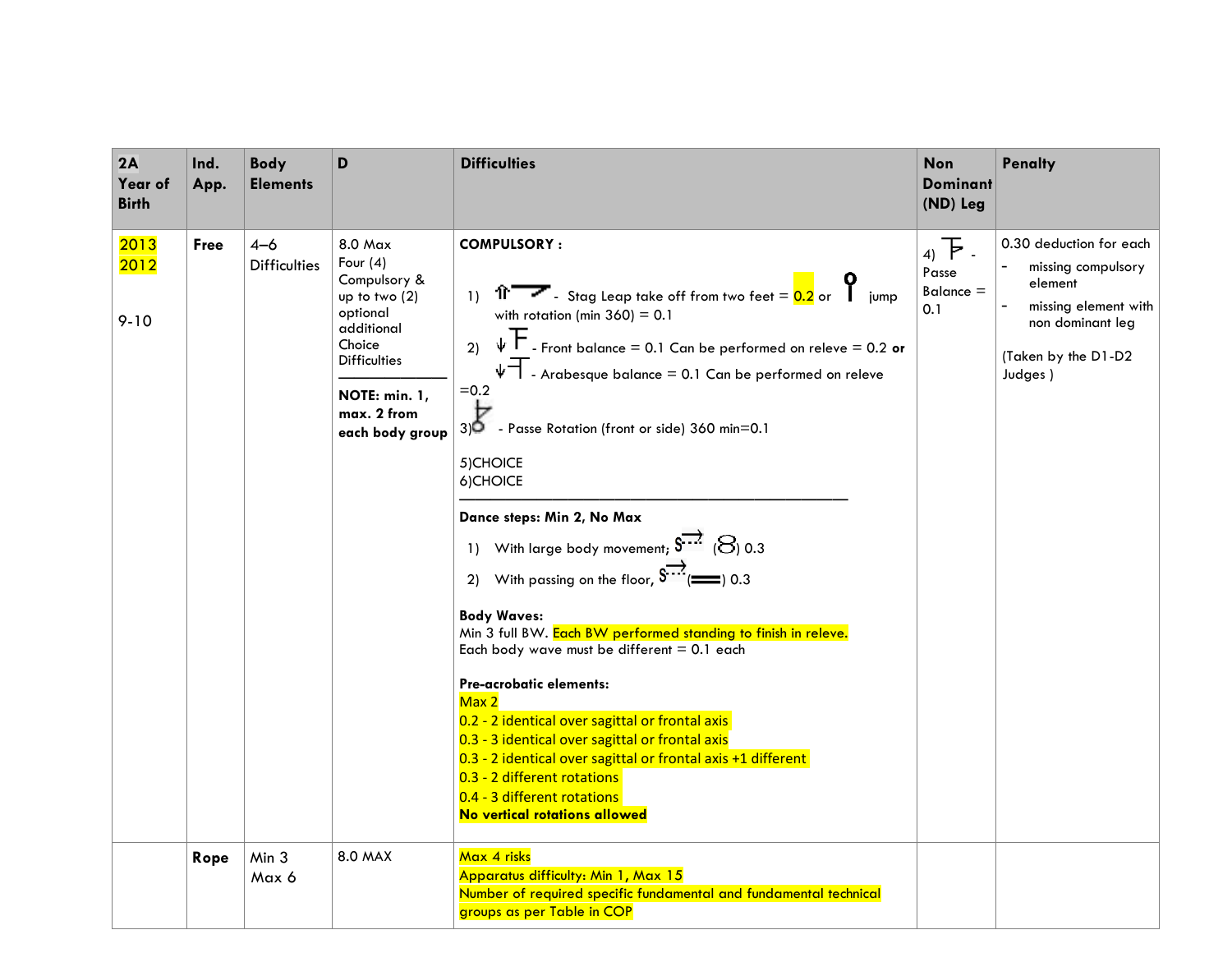| 2B<br>Year of<br><b>Birth</b> | Ind.<br>App. | <b>Body</b><br><b>Elements</b>        | D                                                                                                                                                                            | <b>Difficulties</b>                                                                                                                                                                                                                                                                                                                                                                                                                                                                                                                                                                                                                                                                                                                                                                                                                                                                                                                                                                                                                                    | <b>Non</b><br><b>Dominant</b><br>(ND) Leg | <b>Penalty</b>                                                                                                                                        |
|-------------------------------|--------------|---------------------------------------|------------------------------------------------------------------------------------------------------------------------------------------------------------------------------|--------------------------------------------------------------------------------------------------------------------------------------------------------------------------------------------------------------------------------------------------------------------------------------------------------------------------------------------------------------------------------------------------------------------------------------------------------------------------------------------------------------------------------------------------------------------------------------------------------------------------------------------------------------------------------------------------------------------------------------------------------------------------------------------------------------------------------------------------------------------------------------------------------------------------------------------------------------------------------------------------------------------------------------------------------|-------------------------------------------|-------------------------------------------------------------------------------------------------------------------------------------------------------|
| 2013<br>2012<br>$9 - 10$      | <b>Free</b>  | $4 - 6$<br><b>Difficulties</b>        | $8:0$ Max<br>Four $(4)$<br>Compulsory & up<br>to two $(2)$<br>optional<br>additional Choice<br><b>Difficulties</b><br><b>NOTE: min. 1,</b><br>max. 2 from each<br>body group | v<br>1) $\hat{P}$ Stag jump, take off from 2 feet with 180 turn = 0.2<br>2) <sup><math>\sqrt{6}</math></sup> $\rightarrow$ - Back balance = 0.1 + 0.1 = 0.2 or<br>- Front balance = $0.1$ Can be performed on releve = $0.2$ or<br>$\psi$ - Arabesque balance = 0.1 Can be performed on releve =<br>0.2<br>3) passé $\delta$ (front or side) 360 min=0.1 or $\delta$ Front horizontal<br>rotation 360 min = $0.3$<br>5) CHOICE<br>6) CHOICE<br>Dance steps: Min 2, No Max<br>1) With large body movement; $S^{777}$ ( $S$ ) 0.3<br>2) With passing on the floor, $S^{772}$ ( $\equiv$ 0.3<br><b>Body Waves:</b><br>Min 3 full BW. Each BW performed standing to finish in releve.<br>Each body wave must be different $= 0.1$ each<br>Pre-acrobatic elements:<br>Max <sub>2</sub><br>0.2 - 2 identical over sagittal or frontal axis<br>0.3 - 3 identical over sagittal or frontal axis<br>0.3 - 2 identical over sagittal or frontal axis +1 different<br>0.3 - 2 different rotations<br>0.4 - 3 different rotations<br>No vertical rotations allowed | $_4$ $\rightarrow$<br>Split roll          | 0.30 deduction<br>for each<br>missing<br>compulsory<br>element<br>missing<br>element<br>with non<br>dominant<br>leg<br>(Taken by the<br>D1-D2 Judges) |
|                               | Ball         | Min 3<br>Max 6<br><b>Difficulties</b> | 8.0 Max                                                                                                                                                                      | 1 min and 3 max from each body group<br>Apparatus Requirements as per FIG CoP                                                                                                                                                                                                                                                                                                                                                                                                                                                                                                                                                                                                                                                                                                                                                                                                                                                                                                                                                                          |                                           |                                                                                                                                                       |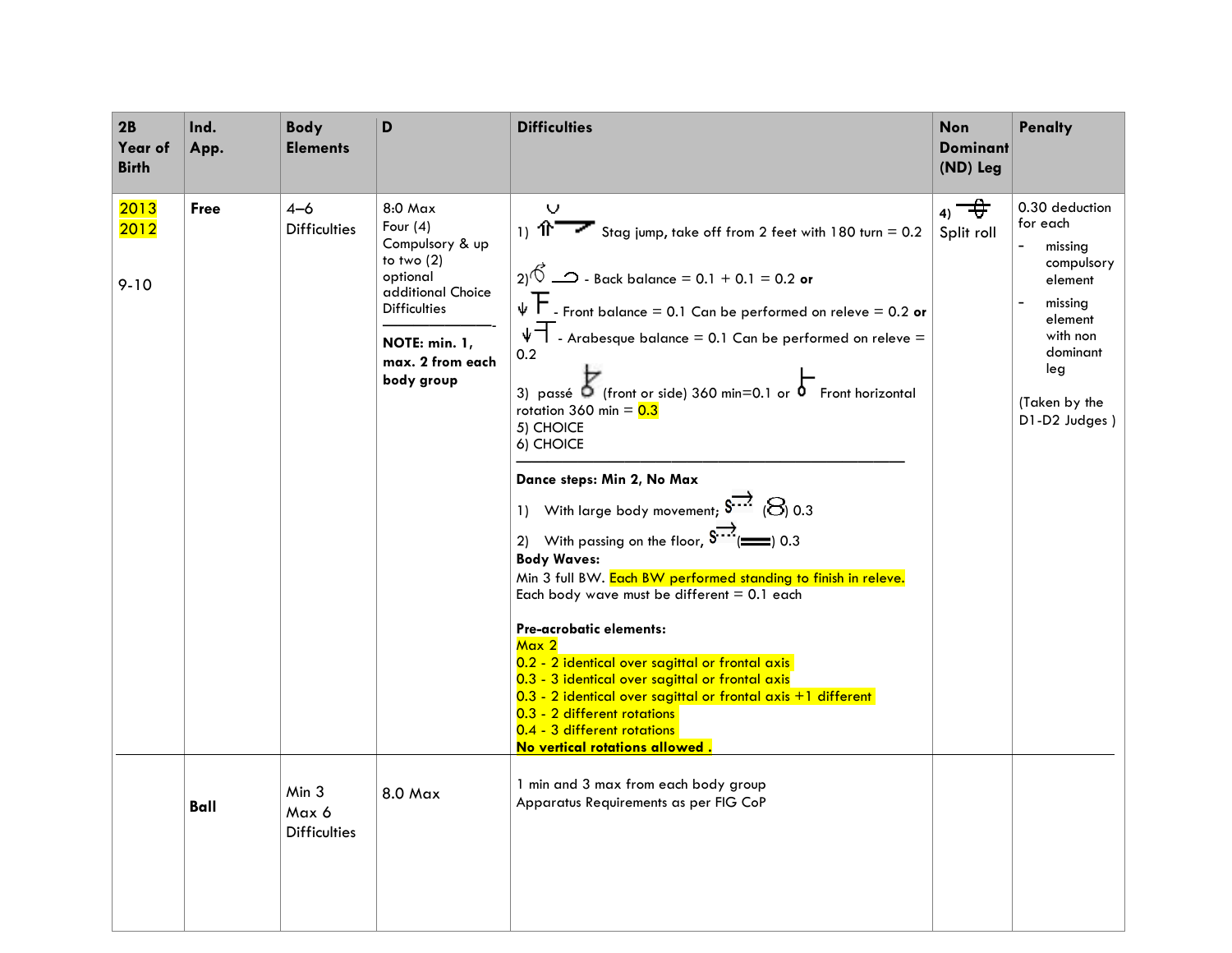| 2C<br>Year of<br><b>Birth</b> | Ind.<br>App. | <b>Body</b><br><b>Elements</b>        | D                                                                                                                                                                      | <b>Difficulties</b>                                                                                                                                                                                                                                                                                                                                                                                                                                                                                                                                                                                                                                                                                                                                                                                                                                                                                                           | <b>Non</b><br><b>Dominant</b><br>(ND) Leg                                                                                                                                         | <b>Penalty</b>                                                                                                                               |
|-------------------------------|--------------|---------------------------------------|------------------------------------------------------------------------------------------------------------------------------------------------------------------------|-------------------------------------------------------------------------------------------------------------------------------------------------------------------------------------------------------------------------------------------------------------------------------------------------------------------------------------------------------------------------------------------------------------------------------------------------------------------------------------------------------------------------------------------------------------------------------------------------------------------------------------------------------------------------------------------------------------------------------------------------------------------------------------------------------------------------------------------------------------------------------------------------------------------------------|-----------------------------------------------------------------------------------------------------------------------------------------------------------------------------------|----------------------------------------------------------------------------------------------------------------------------------------------|
| 2013<br>2012<br>$9 - 10$      | <b>Free</b>  | $4-6$<br><b>Difficulties</b>          | 8.0 Max<br>Four $(4)$<br>Compulsory &<br>up to two $(2)$<br>optional<br>additional<br>Choice<br><b>Difficulties</b><br>NOTE: min. 1,<br>max. 2 from<br>each body group | - Split Leap $= 0.3$<br>1)<br>2) $\mathbf{F}$ Front or $\mathbf{\psi}$<br>Side split with hand support or $\sqrt[n]{\prod_{i=1}^{n}}$<br>Ring Balance with hand support $= 0.2$<br>(An athlete may perform a balance on releve for additional 0.1)<br>$3)$ $6 - x$<br>$9 - 0.3$<br>4) CHOICE<br>5) CHOICE<br>Dance steps: Min 2, No Max<br>1) With large body movement; $S^{\overline{112}}$ ( $S$ ) 0.3<br>2) With passing on the floor, $S^{***}$ ( $\Longrightarrow$ 0.3<br><b>Body Waves:</b><br>Min 3 full BW. Each BW performed standing to finish in releve.<br>Each body wave must be different $= 0.1$ each<br>Pre-acrobatic elements:<br>Max 2<br>0.2 - 2 identical over sagittal or frontal axis<br>0.3 - 3 identical over sagittal or frontal axis<br>0.3 - 2 identical over sagittal or frontal axis +1 different<br>0.3 - 2 different rotations<br>0.4 - 3 different rotations<br>No vertical rotations allowed | $\epsilon_0$ $\rightarrow$<br>Split roll<br>Or<br>↓F<br>Front<br>$b$ alance $=$<br>0.1<br>(An athlete<br>may<br>perform a<br>balance on<br>releve for<br>an<br>additional<br>0.1) | 0.30 deduction for<br>each<br>missing compulsory<br>element<br>missing element<br>with non dominant<br>leg<br>(Taken by the D1-D2<br>Judges) |
|                               | Hoop<br>Ball | Min 3<br>Max 6<br><b>Difficulties</b> | 8.0 MAX                                                                                                                                                                | 1 min and 3 max from each body groups<br>Apparatus Requirements as per FIG CoP                                                                                                                                                                                                                                                                                                                                                                                                                                                                                                                                                                                                                                                                                                                                                                                                                                                |                                                                                                                                                                                   |                                                                                                                                              |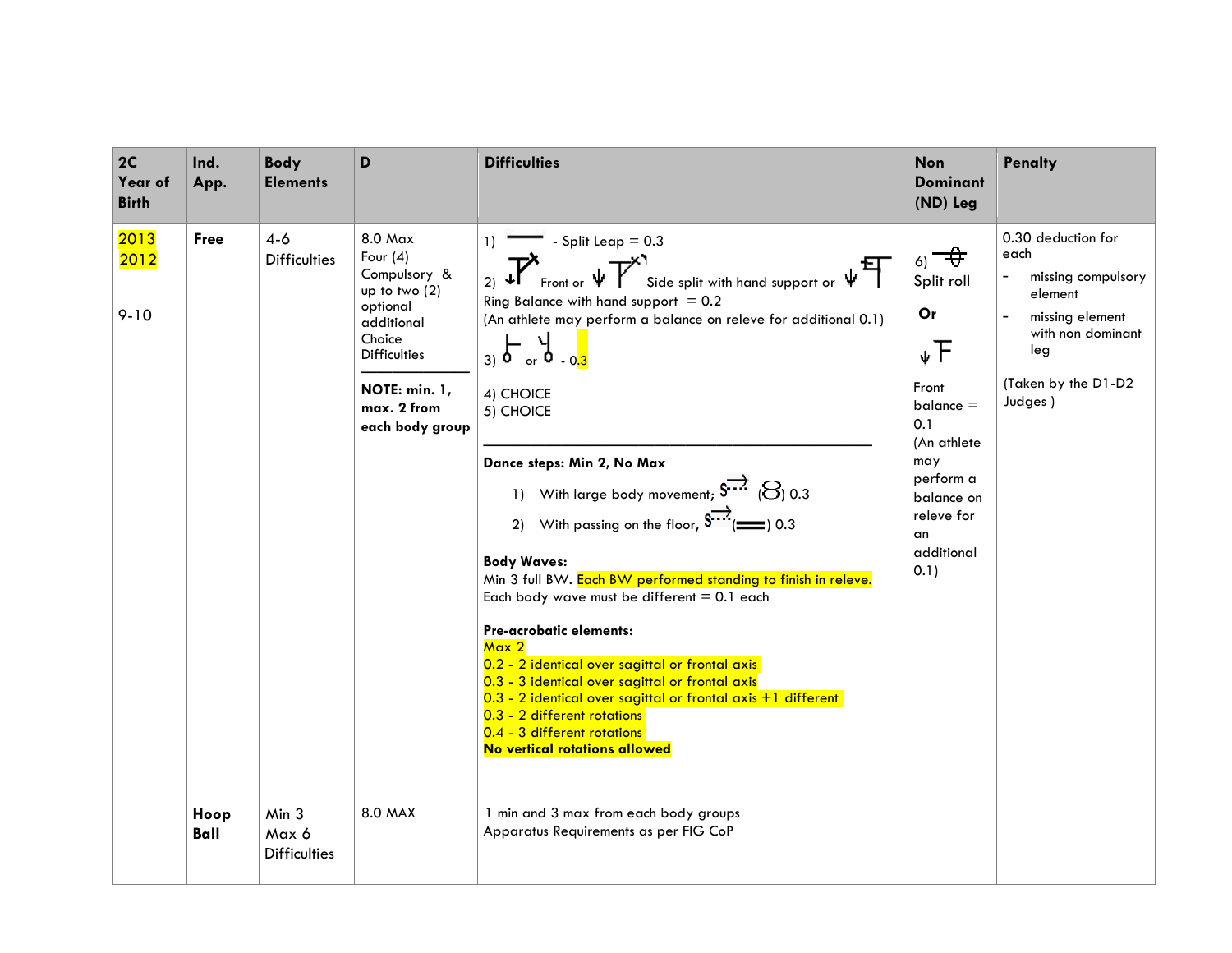| 3A<br>Year of<br><b>Birth</b>           | Ind.<br>App. | <b>Body</b><br><b>Elements</b>        | D                                                                                                                                                                                                                                                                                                                                                                                                                                                                                                           | <b>Difficulties</b>                                                                                                                                                                                                                                                                                                                                                                                                                                                                                                                                                                                                                                                                                                                                                                                                                                                                                                            | Non<br>Dominant<br>(ND) Leg                                                                                                          | <b>Penalty</b>                                                                                                                                     |
|-----------------------------------------|--------------|---------------------------------------|-------------------------------------------------------------------------------------------------------------------------------------------------------------------------------------------------------------------------------------------------------------------------------------------------------------------------------------------------------------------------------------------------------------------------------------------------------------------------------------------------------------|--------------------------------------------------------------------------------------------------------------------------------------------------------------------------------------------------------------------------------------------------------------------------------------------------------------------------------------------------------------------------------------------------------------------------------------------------------------------------------------------------------------------------------------------------------------------------------------------------------------------------------------------------------------------------------------------------------------------------------------------------------------------------------------------------------------------------------------------------------------------------------------------------------------------------------|--------------------------------------------------------------------------------------------------------------------------------------|----------------------------------------------------------------------------------------------------------------------------------------------------|
| 2013<br>2012<br><b>2011</b><br>$9 - 11$ | <b>Free</b>  | $4 - 7$<br><b>Difficulties</b>        | $8.0$ Max<br>Four $(4)$<br>Compulsory &<br>up to three (3)<br>optional<br>additional<br>Choice<br><b>Difficulties</b><br><b>NOTE:</b><br>No more than 3<br>elements can<br>be from one<br>body group<br><b>Combined</b><br><b>Difficulty:</b><br><b>One Combined</b><br><b>Body Difficulty is</b><br>authorized. A<br>combined body<br>difficulty can<br><mark>include a</mark><br>compulsory<br>difficulty.<br>However, an<br>athlete cannot<br>perform the<br>same difficulty<br>twice as per FIG<br>CoP. | v<br>1) $\hat{P}$ Stag jump, take off from 2 feet with 180 turn = 0.2<br>2) $\sqrt{F}$ or $\sqrt[4]{\ }$ - Front or Attitude on flat foot = 0.1<br>(An athlete may perform a balance on releve for additional 0.1)<br>Front horizontal rotation = $0.3$ or $\overline{0}$ = $0.3$<br>3)<br>4) CHOICE<br>5) CHOICE<br>Dance steps: Min 2, No Max<br>With large body movement; $S^{-.7}$ ( $\Theta$ )0.3<br>With passing on the floor, $\overline{\mathbf{S}^{***}}(2)$ (20.3)<br><b>Body Waves:</b><br>Min 3 full BW. Each BW performed standing to finish in releve.<br>Each body wave must be different $= 0.1$ each<br>Pre-acrobatic elements:<br>Max 2<br>0.2 - 2 identical over sagittal or frontal axis<br>0.3 - 3 identical over sagittal or frontal axis<br>0.3 - 2 identical over sagittal or frontal axis +1 different<br>0.3 - 2 different rotations<br>0.4 - 3 different rotations<br>No vertical rotations allowed | $6)^{-}$<br>仆<br>Stag leap take<br>off from two<br>feet $= 0.2$<br><b>OR</b><br>$\overrightarrow{+}$ =0.1<br>Split roll<br>7) CHOICE | 0.30 deduction<br>for each<br>missing<br>compulsory<br>element<br>missing<br>element with<br>non dominant<br>leg<br>(Taken by the<br>D1-D2 Judges) |
|                                         | Hoop         | Min 3<br>Max 7<br><b>Difficulties</b> | <b>8.0 MAX</b>                                                                                                                                                                                                                                                                                                                                                                                                                                                                                              | 1 min and 3 max from each body group<br>Apparatus Requirements as per FIG CoP                                                                                                                                                                                                                                                                                                                                                                                                                                                                                                                                                                                                                                                                                                                                                                                                                                                  |                                                                                                                                      |                                                                                                                                                    |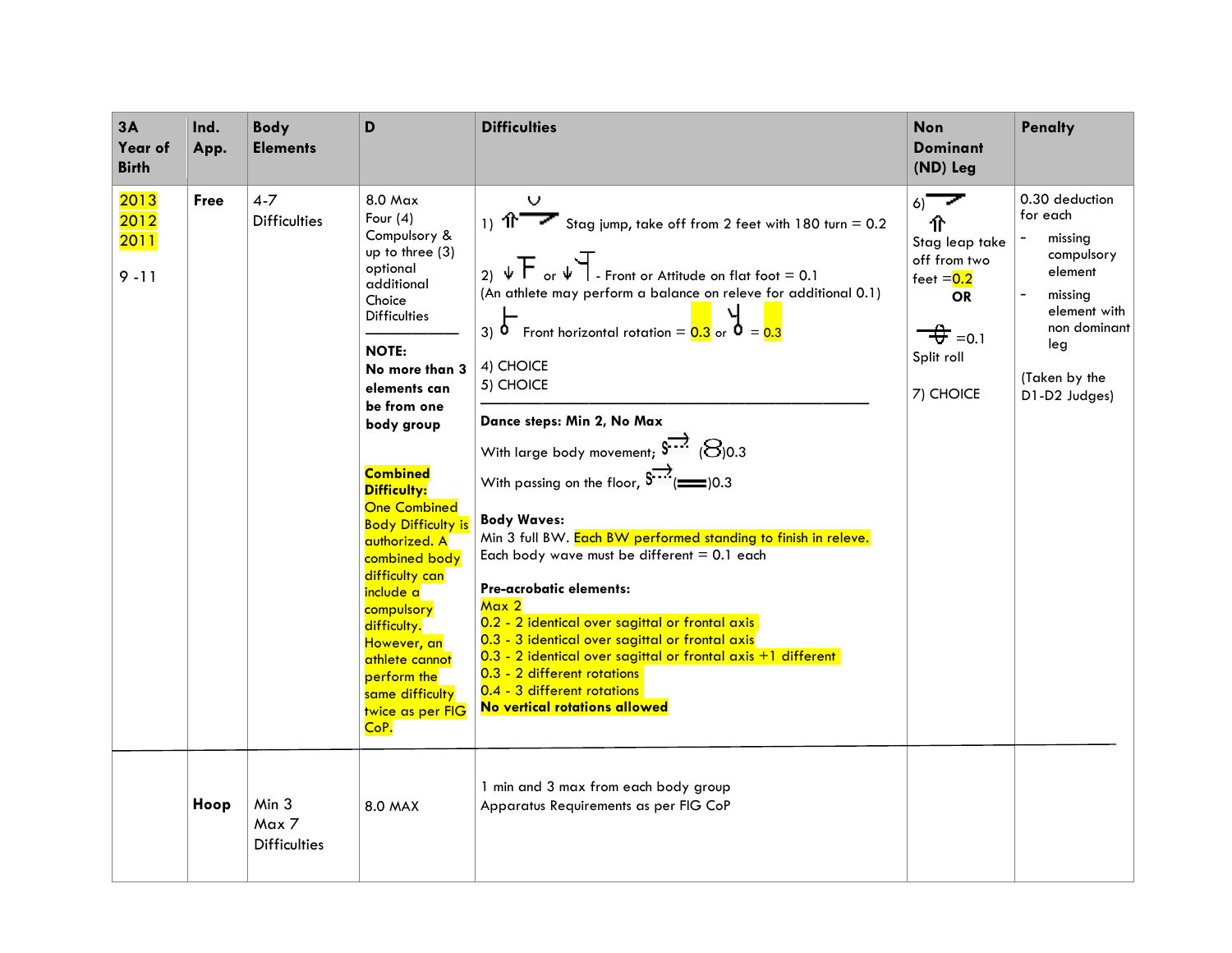| 3B<br>Year of<br><b>Birth</b>    | Ind.<br>App.                                   | <b>Body</b><br><b>Elements</b>                   | D                                                                                                                                                                                                                                                                                                                                                                                                                                                                                            | <b>Difficulties</b>                                                                                                                                                                                                                                                                                                                                                                                                                                                                                                                                                                                                                                                                                                                                                                                                                                                                                                                                                     | <b>Non</b><br><b>Dominant</b><br>(ND) Leg                                                 | <b>Penalty</b>                                                                                                                                        |
|----------------------------------|------------------------------------------------|--------------------------------------------------|----------------------------------------------------------------------------------------------------------------------------------------------------------------------------------------------------------------------------------------------------------------------------------------------------------------------------------------------------------------------------------------------------------------------------------------------------------------------------------------------|-------------------------------------------------------------------------------------------------------------------------------------------------------------------------------------------------------------------------------------------------------------------------------------------------------------------------------------------------------------------------------------------------------------------------------------------------------------------------------------------------------------------------------------------------------------------------------------------------------------------------------------------------------------------------------------------------------------------------------------------------------------------------------------------------------------------------------------------------------------------------------------------------------------------------------------------------------------------------|-------------------------------------------------------------------------------------------|-------------------------------------------------------------------------------------------------------------------------------------------------------|
| 2013<br>2012<br>2011<br>$9 - 11$ | <b>Free</b>                                    | $4 - 7$<br><b>Difficulties</b>                   | 8:0 Max<br>Four $(4)$<br>Compulsory<br>& up to three<br>(3) optional<br>additional<br>Choice<br><b>Difficulties</b><br><b>NOTE: No</b><br>more than 3<br>elements can<br>be from one<br>body group<br><b>Combined</b><br><b>Difficulty:</b><br><b>One Combined</b><br><b>Body Difficulty</b><br>is authorized. A<br>combined body<br>difficulty can<br>include a<br>compulsory<br>difficulty.<br>However, an<br>athlete cannot<br>perform the<br>same difficulty<br>twice as per<br>FIG CoP. | $\overline{0}$ - Split Leap or turning stag = 0.3<br>Front split with hand support or $\mathbb{V}$<br>Side split with hand<br>support or $\Psi$<br>Ring Balance with hand support $= 0.2$<br>(An athlete may perform a balance on releve for additional 0.1)<br>3) $\overline{6}2$ Fouette rotation (min 360+360) + 0.2.<br>4) CHOICE<br>5) CHOICE<br>Dance steps: Min 2, No Max<br>1) With large body movement; $S^{777}$ ( $S$ )0.3<br>2) With passing on the floor, $\int_{0}^{\frac{\pi}{2}}$ ( $\equiv$ )0.3<br><b>Body Waves:</b><br>Min 3 full BW. Each BW performed standing to finish in releve.<br>Each body wave must be different $= 0.1$ each<br>Pre-acrobatic elements:<br>Max 2<br>0.2 - 2 identical over sagittal or frontal axis<br>0.3 - 3 identical over sagittal or frontal axis<br>$0.3$ - 2 identical over sagittal or frontal axis $+1$ different<br>0.3 - 2 different rotations<br>0.4 - 3 different rotations<br>No vertical rotations allowed | 6, 4F<br><b>Front Balance</b><br>$= 0.1$<br>Or<br>Attitude<br>Balance $=0.1$<br>7) CHOICE | 0.30 deduction<br>for each<br>missing<br>compulsory<br>element<br>missing<br>element<br>with non<br>dominant<br>leg<br>(Taken by the<br>D1-D2 Judges) |
|                                  | Ball<br><b>Choice</b><br>(Hoop<br>or<br>Clubs) | Min <sub>3</sub><br>Max 7<br><b>Difficulties</b> | 8.0 MAX                                                                                                                                                                                                                                                                                                                                                                                                                                                                                      | 1 min and 3 max from each body group<br>Apparatus Requirements as per FIG CoP                                                                                                                                                                                                                                                                                                                                                                                                                                                                                                                                                                                                                                                                                                                                                                                                                                                                                           |                                                                                           |                                                                                                                                                       |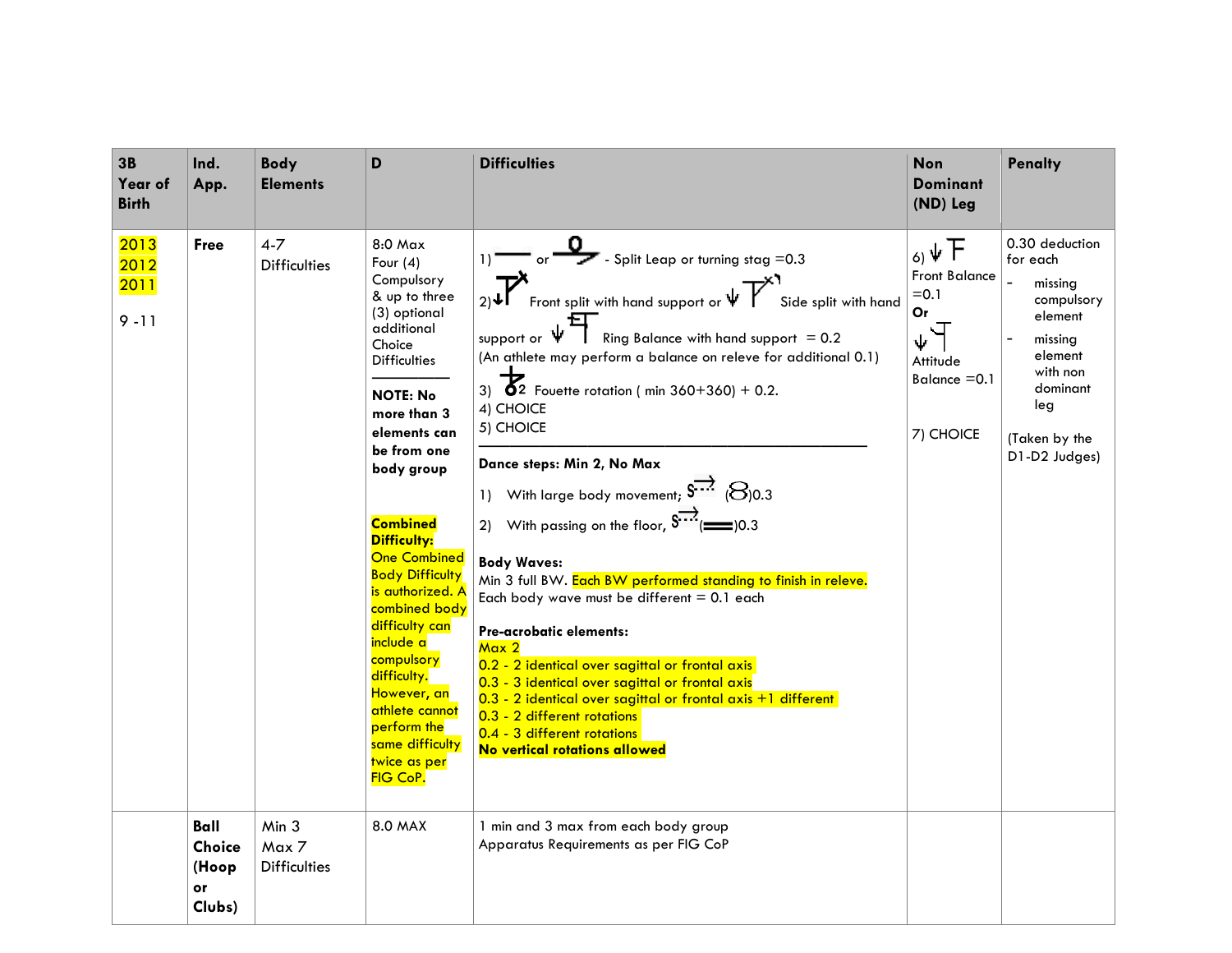| 3C<br>Year of<br><b>Birth</b>    | Ind.<br>App.                                       | <b>Body</b><br><b>Elements</b>        | D                                                                                                                                                                                                                                                                                                                                                                                                                                                            | <b>Difficulties</b>                                                                                                                                                                                                                                                                                                                                                                                                                                                                                                                                                                                                                                                                                                                                                                                                                                                                                                                                                                                                                                                                                                                                                                                | <b>Non</b><br><b>Dominant</b><br>(ND) Leg                                                                                                                                   | <b>Penalty</b>                                                                                                                                     |
|----------------------------------|----------------------------------------------------|---------------------------------------|--------------------------------------------------------------------------------------------------------------------------------------------------------------------------------------------------------------------------------------------------------------------------------------------------------------------------------------------------------------------------------------------------------------------------------------------------------------|----------------------------------------------------------------------------------------------------------------------------------------------------------------------------------------------------------------------------------------------------------------------------------------------------------------------------------------------------------------------------------------------------------------------------------------------------------------------------------------------------------------------------------------------------------------------------------------------------------------------------------------------------------------------------------------------------------------------------------------------------------------------------------------------------------------------------------------------------------------------------------------------------------------------------------------------------------------------------------------------------------------------------------------------------------------------------------------------------------------------------------------------------------------------------------------------------|-----------------------------------------------------------------------------------------------------------------------------------------------------------------------------|----------------------------------------------------------------------------------------------------------------------------------------------------|
| 2013<br>2012<br>2011<br>$9 - 11$ | <b>Free</b>                                        | 5-7 Difficulties                      | 8.0 Max<br>Five $(5)$<br>Compulsory &<br>(2) optional<br>Choice<br><b>Difficulties</b><br><b>NOTE: No more</b><br>than 3 elements<br>can be from<br>one body group<br><b>Combined</b><br><b>Difficulty:</b><br><b>One Combined</b><br><b>Body Difficulty is</b><br>authorized. A<br>combined body<br>difficulty can<br>include a<br>compulsory<br>difficulty.<br>However, an<br>athlete cannot<br>perform the<br>same difficulty<br>twice as per FIG<br>CoP. | 1) $\overline{\phantom{0}}$ stag leap with rotation (0.3) or<br>split leap with<br>rotation (0.4)<br>$_2$ ) $\sqrt{F}$ Penche with hand support with trunk at horizontal or on<br>flat foot = 0.3 or $\Psi$ $\vdash$ Penche balance on flat foot with trunk at<br>horizontal or $\sqrt{\phantom{1}}\hspace{-1.5pt}\sqrt{\phantom{1}}\hspace{-1.5pt}$ below horizontal = 0.4<br>(An athlete may perform a balance on releve for additional 0.1)<br>Front split rotation (mins $360$ ) = 0.3<br>3)<br>4) $5^2$ Fouette rotation (min 360+360) = 0.2<br>(An athlete may perform additional rotations for additional 0.1 for<br>each additional rotation)<br>5) CHOICE<br>Dance steps: Min 2, No Max<br>1) With large body movement; $S^{777}$ (8)0.3<br><b>Body Waves:</b><br>Min 3 full BW. Each BW performed standing to finish in releve.<br>Each body wave must be different $= 0.1$ each<br>Pre-acrobatic element:<br>Max 2<br>0.2 - 2 identical over sagittal or frontal axis<br>0.3 - 3 identical over sagittal or frontal axis<br>0.3 - 2 identical over sagittal or frontal axis +1 different<br>0.3 - 2 different rotations<br>0.4 - 3 different rotations<br>No vertical rotations allowed | 坘<br>6)Ψ<br>Ring<br><b>Balance on flat</b><br>foot with hand<br>support $= 0.2$<br>(An athlete may<br>perform a<br>balance on<br>releve for<br>additional 0.1)<br>7) CHOICE | 0.30 deduction<br>for each<br>missing<br>compulsory<br>element<br>missing<br>element with<br>non<br>dominant leg<br>(Taken by the<br>D1-D2 Judges) |
|                                  | <b>Clubs</b><br><b>Choice</b><br>(Hoop or<br>Ball) | Min 3<br>Max 7<br><b>Difficulties</b> | <b>8.0 MAX</b>                                                                                                                                                                                                                                                                                                                                                                                                                                               | 1 min and 3 max from other body groups<br>Apparatus Requirements as per FIG CoP                                                                                                                                                                                                                                                                                                                                                                                                                                                                                                                                                                                                                                                                                                                                                                                                                                                                                                                                                                                                                                                                                                                    |                                                                                                                                                                             |                                                                                                                                                    |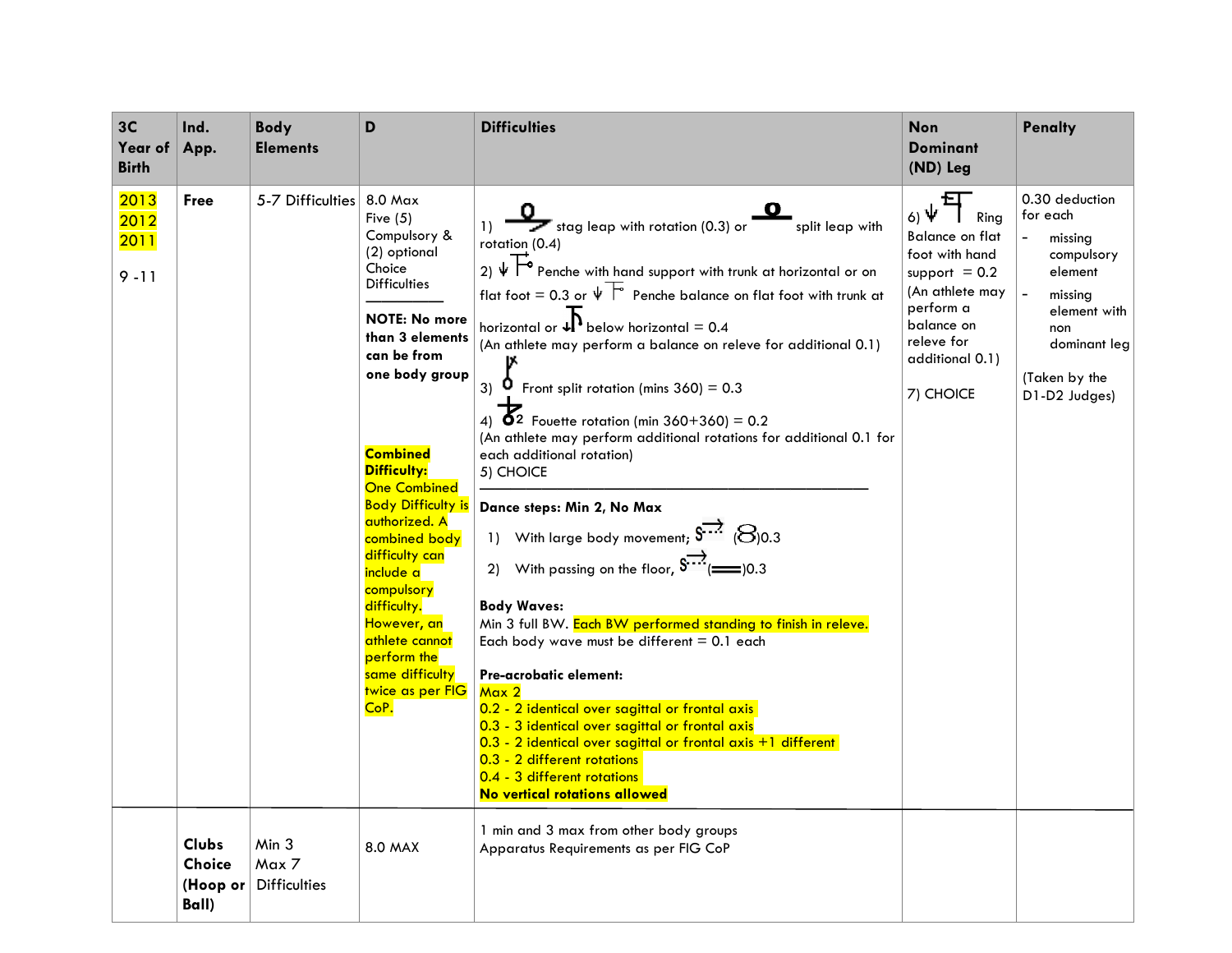| <b>NOVICE</b><br>Year of<br><b>Birth</b> | Ind.<br>App. | <b>Body</b><br><b>Elements</b> | D                                                                                                                                                                                                                                                                                                                                                                                                                                                                                     | <b>Difficulties</b>                                                                                                                                                                                                                                                                                                                                                                                                                                                                                                                                                                                                                                                                                                                                                                                                                                                                                                                                                                                                                                                                                                                                                                                                                                                                                                                                                                                                                                                                                                                                                                                                                                                                                                                                                   | <b>Non</b><br><b>Dominant</b><br>(ND) Leg | <b>Penalty</b>                                                                                                                                       |
|------------------------------------------|--------------|--------------------------------|---------------------------------------------------------------------------------------------------------------------------------------------------------------------------------------------------------------------------------------------------------------------------------------------------------------------------------------------------------------------------------------------------------------------------------------------------------------------------------------|-----------------------------------------------------------------------------------------------------------------------------------------------------------------------------------------------------------------------------------------------------------------------------------------------------------------------------------------------------------------------------------------------------------------------------------------------------------------------------------------------------------------------------------------------------------------------------------------------------------------------------------------------------------------------------------------------------------------------------------------------------------------------------------------------------------------------------------------------------------------------------------------------------------------------------------------------------------------------------------------------------------------------------------------------------------------------------------------------------------------------------------------------------------------------------------------------------------------------------------------------------------------------------------------------------------------------------------------------------------------------------------------------------------------------------------------------------------------------------------------------------------------------------------------------------------------------------------------------------------------------------------------------------------------------------------------------------------------------------------------------------------------------|-------------------------------------------|------------------------------------------------------------------------------------------------------------------------------------------------------|
| 2012<br>2011<br><b>2010</b><br>10 to 12  | <b>Free</b>  | $7 - 8$<br><b>Difficulties</b> | 8.0 Max<br>Five (5)<br>Compulsory &<br>up to three $(3)$<br>optional<br>additional<br>Choice<br><b>Difficulties</b><br><b>NOTE:</b><br>No more than 3<br>elements can be<br>from one body<br>group<br><b>Combined</b><br><b>Difficulty:</b><br>One Combined<br><b>Body Difficulty is</b><br>authorized. A<br>combined body<br>difficulty can<br>include a<br>compulsory<br>difficulty.<br>However, an<br>athlete cannot<br>perform the<br>same difficulty<br>twice as per FIG<br>CoP. | split leap with rotation $= 0.4$<br>1)<br>$_2$ ) $\overline{\phantom{1}}$ $\overline{\phantom{1}}$ $\overline{\phantom{1}}$ $\overline{\phantom{1}}$ $\overline{\phantom{1}}$ $\overline{\phantom{1}}$ $\overline{\phantom{1}}$ $\overline{\phantom{1}}$ $\overline{\phantom{1}}$ $\overline{\phantom{1}}$ $\overline{\phantom{1}}$ $\overline{\phantom{1}}$ $\overline{\phantom{1}}$ $\overline{\phantom{1}}$ $\overline{\phantom{1}}$ $\overline{\phantom{1}}$ $\overline{\phantom{1}}$ $\overline{\phantom{1}}$<br>$S_{\text{ or }}$ or $\uparrow$ $S_{\text{Penche on flat foot 0.4+0.1}}$<br>3) ↓ Front split on flat foot 0.3 or ↓ Side split on flat foot 0.3<br>(An athlete may perform in releve for additional 0.1)<br>l۸ħ<br>$\dot{\mathbf{O}}^1$ ring with<br>$(4)$ O<br>Front split rotation or $\bullet$ Side split rotation or<br>help rotation $= 0.3$ (min 360)<br>(An athlete may perform additional rotations for additional 0.2 for<br>each additional rotation)<br>$\rightarrow$<br>5) $53$ Fouette rotation (min 360+360+360) = 0.3<br>(An athlete may perform additional rotations for additional 0.1 for<br>each additional rotation)<br>6) CHOICE<br>Dance steps: Min 2, No Max<br>1) With large body movement; $S^{***}$ (8)0.3<br>2) With passing on the floor, $S^{-1}$ ( $\equiv$ 0.3)<br><b>Body Waves:</b><br>Min 3 full BW. Each BW performed standing to finish in releve.<br>Each body wave must be different $= 0.1$ each<br>Pre-acrobatic elements:<br>Max 2<br>0.2 - 2 identical over sagittal or frontal axis<br>0.3 - 3 identical over sagittal or frontal axis<br>0.3 - 2 identical over sagittal or frontal axis +1 different<br>0.3 - 2 different rotations<br>0.4 - 3 different rotations<br>No vertical rotations allowed | 7) CHOICE<br>8) CHOICE                    | 0.30 deduction<br>for each<br>- missing<br>compulsory<br>element<br>missing<br>element with<br>non dominant<br>leg<br>(Taken by the<br>D1-D2 Judges) |